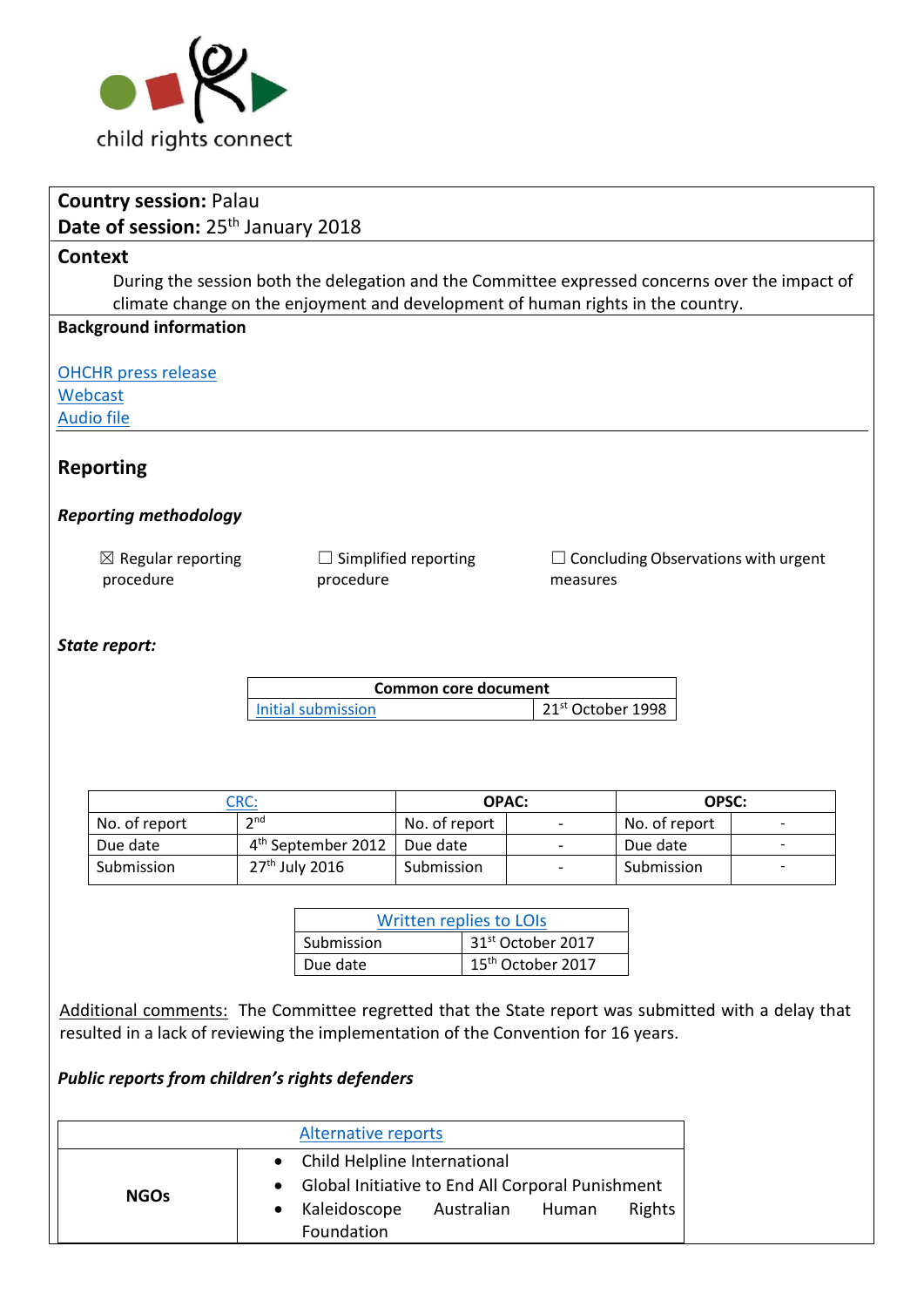

|                         | Omekesang<br>$\bullet$                                                                                    |           |  |
|-------------------------|-----------------------------------------------------------------------------------------------------------|-----------|--|
|                         |                                                                                                           |           |  |
|                         |                                                                                                           |           |  |
|                         |                                                                                                           |           |  |
| <b>State delegation</b> |                                                                                                           |           |  |
|                         | The small delegation of Palau was largely of a technical nature and participated through video-conference |           |  |
|                         | for cost reduction purposes.                                                                              |           |  |
|                         | <b>Committee's Task Force members</b>                                                                     |           |  |
|                         |                                                                                                           |           |  |
|                         | Name & Last Name                                                                                          | Country   |  |
| Ms. Renate WINTER       |                                                                                                           | Austria   |  |
|                         | Mr. José Angel RODRIGUEY REYES                                                                            | Venezuela |  |

## **Dialogue description**

### i. Character of the dialogue

The dialogue was of a technical nature, with a cooperative spirit, mainly focused on aspects of discrimination and violence against children.

#### ii. General assessment made by the Committee

The Committee acknowledged the point made by the delegation that the country's limited resources must be taken into account when drafting the concluding observations, but emphasised that all possible efforts must be made to ensure food, shelter and free education.

#### iii. Main issues discussed:

- **Juvenile Justice:** The Committee showed concern over the lack of progress of the national review of the juvenile justice system and the low minimum age of criminal responsibility. The delegation said that this age varied between fourteen and eighteen years old depending on the nature of the crime. However, it added that there were currently no juveniles held in detention.
- **Violence Against Children:** The Committee regretted that the State had not implemented its previous recommendations to end corporal punishment, which could still be used to discipline children and there had been no awareness campaigns to change this violent approach to discipline.
- **Non-discrimination:** The Committee asked the delegation if children with disabilities were provided access to public buildings, if the special education programme excluded these children from regular schools and if they had access to healthcare, education and a standard of living. The delegation said food, lunch and transportation were provided for all children, including children with disabilities, and that there were plans to include disability in the national census. The Committee also expressed concern over discrimination of children of Palauan descent.
- **Child Marriage:** The Committee voiced concern over the fact that child marriage was still legal, as girls could get married over the age of sixteen with parental consent. The delegation replied that legislation to increase the age of marriage for girls to eighteen was pending Senate approval.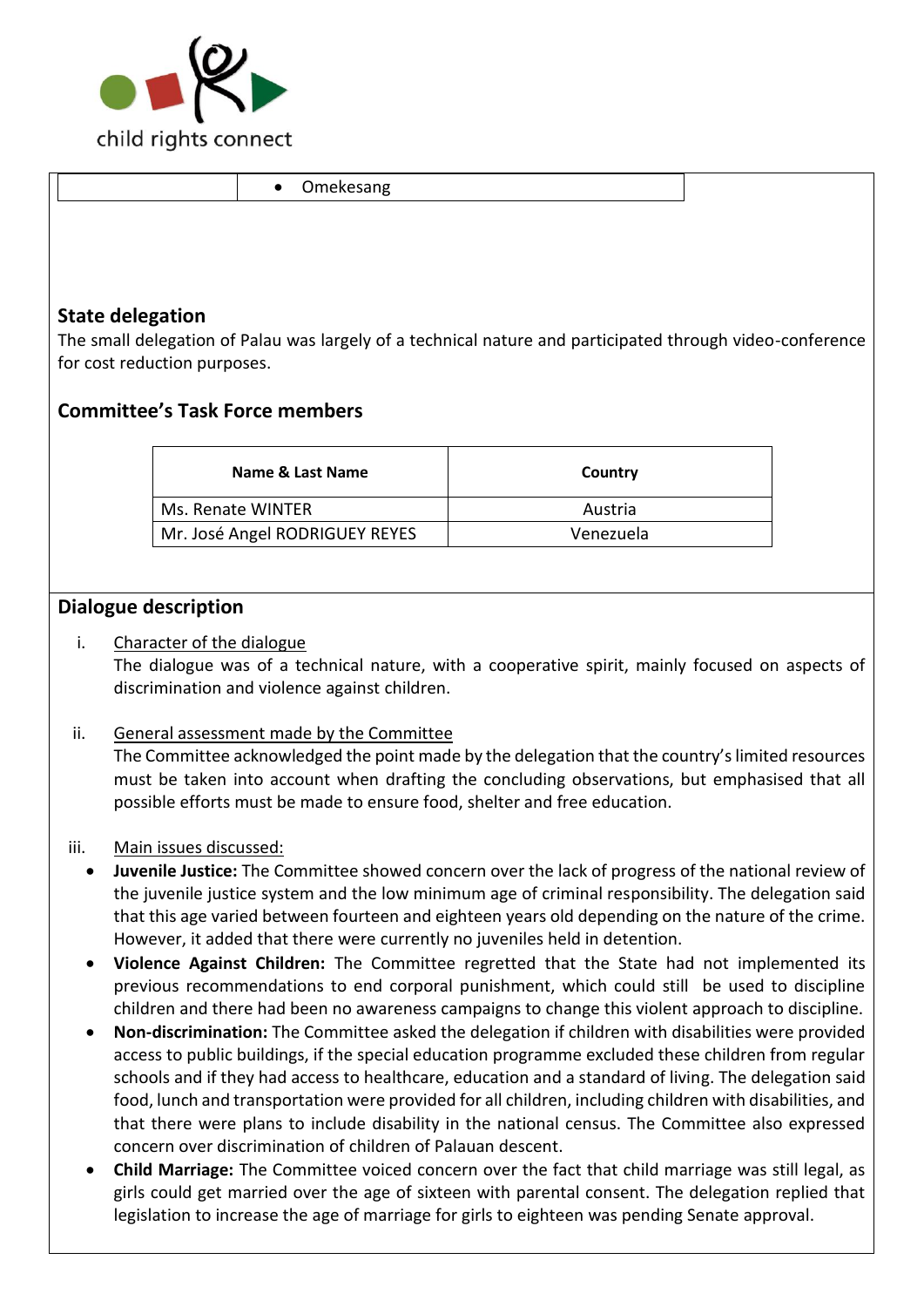

## **Recommendations of the Committee**

- **Data Collection:** The Committee recommends Palau to develop a comprehensive system of disaggregated data covering all aspects under the Convention and ensure linkages between sector-specific data collection system and the Office of Planning and Statistics and share data with actors working on the rights of the child.
- **Non-discrimination:** The Committee urged the State to ensure that children with disabilities and girls have equal access to education, healthcare, employment and a decent standard of living; to revise the Constitution and all laws to explicitly forbid discrimination based on sexual orientation and gender identity; and undertake legislative measures to ensure that children of non-Palauan parentage are afforded the same rights and access to health, education and social services as Palauan children.
- **Child Marriage:** The Committee urged the State to revise its National Code to ensure that the minimum age for marriage is established at 18 years old for both girls and boys.
- **Juvenile Justice:** The Committee recommended the State to adopt legislation for the administration of juvenile justice in accordance with the Convention.
- **Violence Against Children:** The Committee expressed great concern over the corporal punishment situation and recommended that the State amends its legislation to explicitly prohibit it in all settings; strengthen teacher, parental and all professionals who work with children to be trained on non-violent forms of discipline; enforce the prohibition against corporal punishment and set up a safe, confidential and child-friendly complaints mechanism. In terms of sexual exploitation and abuse, the Committee urged Palau to adopt legislation which specifically addresses the exploitation of children via media; criminalise sexual offending against a child as a separate offence with stricter sentences for perpetrators; amend the law so boys are given equal protection from sexual abuse as girls; ensure effective prevention and mitigation mechanisms, procedures and guidelines for cases of sexual abuse and create child-friendly and effective reporting channels; ensure that all child victims of sexual exploitation and abuse receive psychosocial support for recovery and social reintegration.

#### **Sustainable Development Goals**

In its Concluding Observations, the Committee referenced the following Sustainable Development Goals in relation to its recommendations:

- Target 3.4 on reducing premature mortality from non-communicable diseases through prevention and treatment;
- Target 3.5 on strengthening the prevention and treatment of substance abuse, including narcotic drug abuse and harmful use of alcohol;
- Target 4.5 on eliminating gender disparities in education and ensuring equal access to all levels of education and vocational training for children in vulnerable situations, including persons with disabilities;
- Target 13.5 on promoting mechanisms for raising capacity for effective climate change-related planning and management
- Target 16.9 on providing legal identity for all, including birth registration.